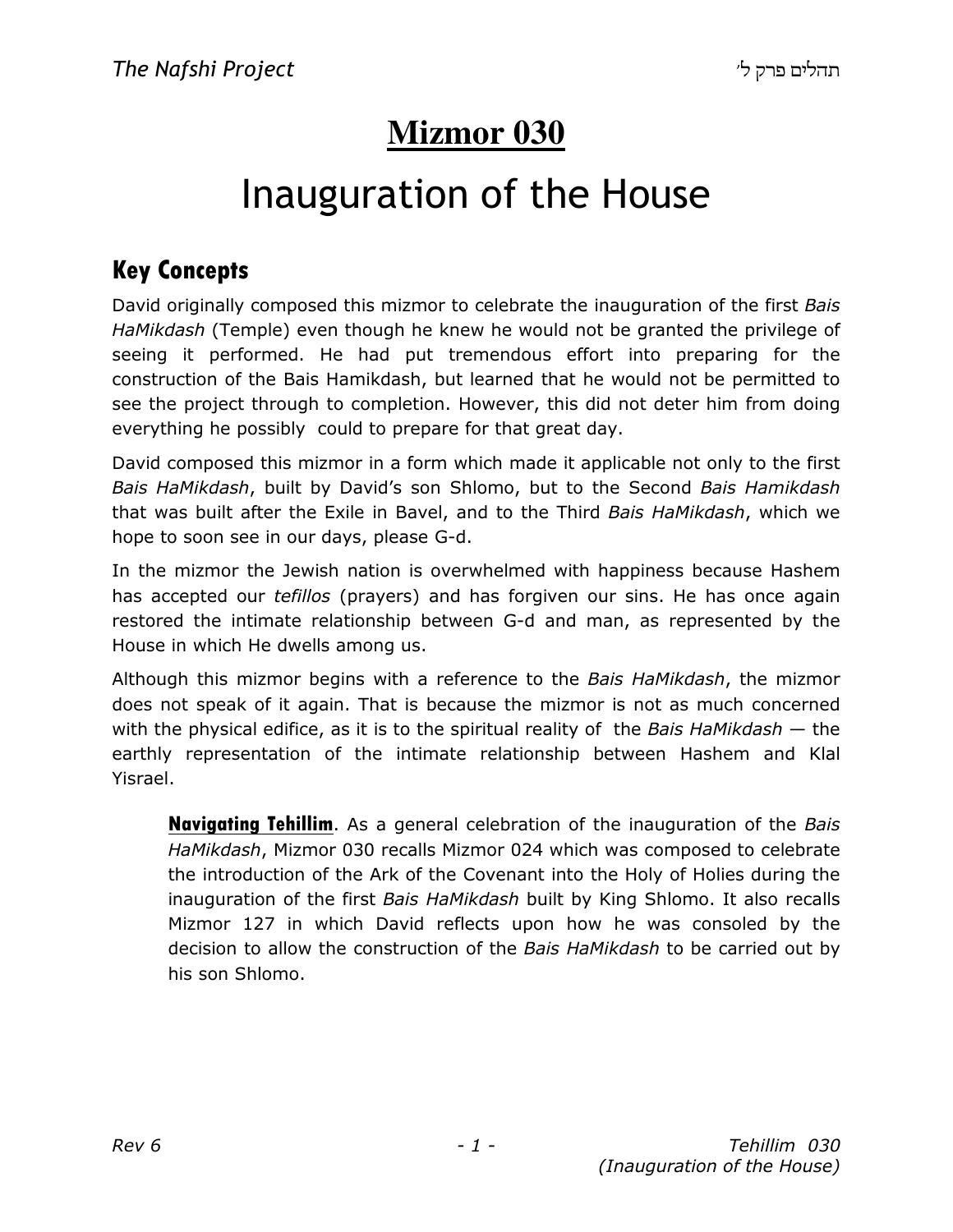### Exploring the Mizmor

PART 1. A SONG OF DEVOTION. In the song of celebration David speaks for his nation, proclaiming a renewed devotion to Hashem and offering thanks to Him for being saved from death and destruction.

(א) מַזְמוֹר שִׁיר חֲנָכֶת הַבֵּיְת לָדָוָד: (ב) אֲרוֹמְמִךְ ה' כִּי דְלִיתֲנִי וְלֹא שְׂמַחְתָּ אֹיָבֵי לִי: (ג) ה' אֱלקֵי שָׁוַעִתִּי אֱלֶיךָ וַתְּרְפָּאֱנִיּ (ד) ה' הֵעֱלִיתָ מְן שָׁאוֹל וַפְשִׁי חִיִּיתַנִי מְיַרַדִי :רוֹר

(1) A mizmor for the inauguration of the Bais HaMikdash, by David. (2) I raise You on high, Hashem, for You have drawn me up. You have not let my enemies rejoice over me. (3) Hashem, my G-d, I cried out to You and You healed me. (4) Hashem, You raised my soul from Gehinnom. You saved my life from descending to the grave.

**PART 2. A CALL TO SING**. David calls upon all those who have seen the building of the Bais Hamikdash to express their joy in song. He asks them to sing in praise of Hashem's quality of forgiveness. It is because of this quality that they have been zoche (privileged) to experience the Ge'ulah (Redemption).

(ה) זַמְּרוּ לַה' חֲסִידָיו וְהוֹדוּ לְזֵכֶר קָדְשׁוּ (ו) כִּי רֶגַע בְּאַפּוֹ חַיִּים בִּרְצוֹנוֹ, בָּעֶרֶב יָלִין בֵּכִי וְלַבֹּקֶר רְנַּה:

(5) Sing to Hashem, [all of you who are] His devout ones and give thanks to His holy Name. (6) For His anger lasts but a moment while His favor is for a lifetime. The weeping in the evening stays overnight but there is a cry of joy in the morning.

PART 3. A COMMITMENT TO TEFILLAH. The nation looks back in song on the period of the Exile and reviews the lessons it has learned. A key lesson is that Hashem is in complete control of the world and that mankind is dependent upon His favor. To earn His favor we must ask Him to forgive our sins.

(ז) וַאֲנִי אֲמַרְתִּי בְשַׁלְוִי בַּל אֱמּוֹט לְעוֹלַם: (ח) ה' בִּרְצוֹנְךָּ הֶעֱמַדְתַּה לְהַרְרִי עֹז הִסְתַּרְתַּ פְנֵיךָ הַיִּיתִי נִבְהַל: (ט) אֱלֵיךָ ה' אֱקְרֵא וְאֵל אֲדֹ־נַי אֱתִחַנֵּן:

(7) I said in my serenity, "I will never falter." (8) Hashem, with Your favor You supported my mountain of strength. As soon as You hid Your face I became disconcerted. (9) I will call to You, Hashem, I will appeal to my L-rd.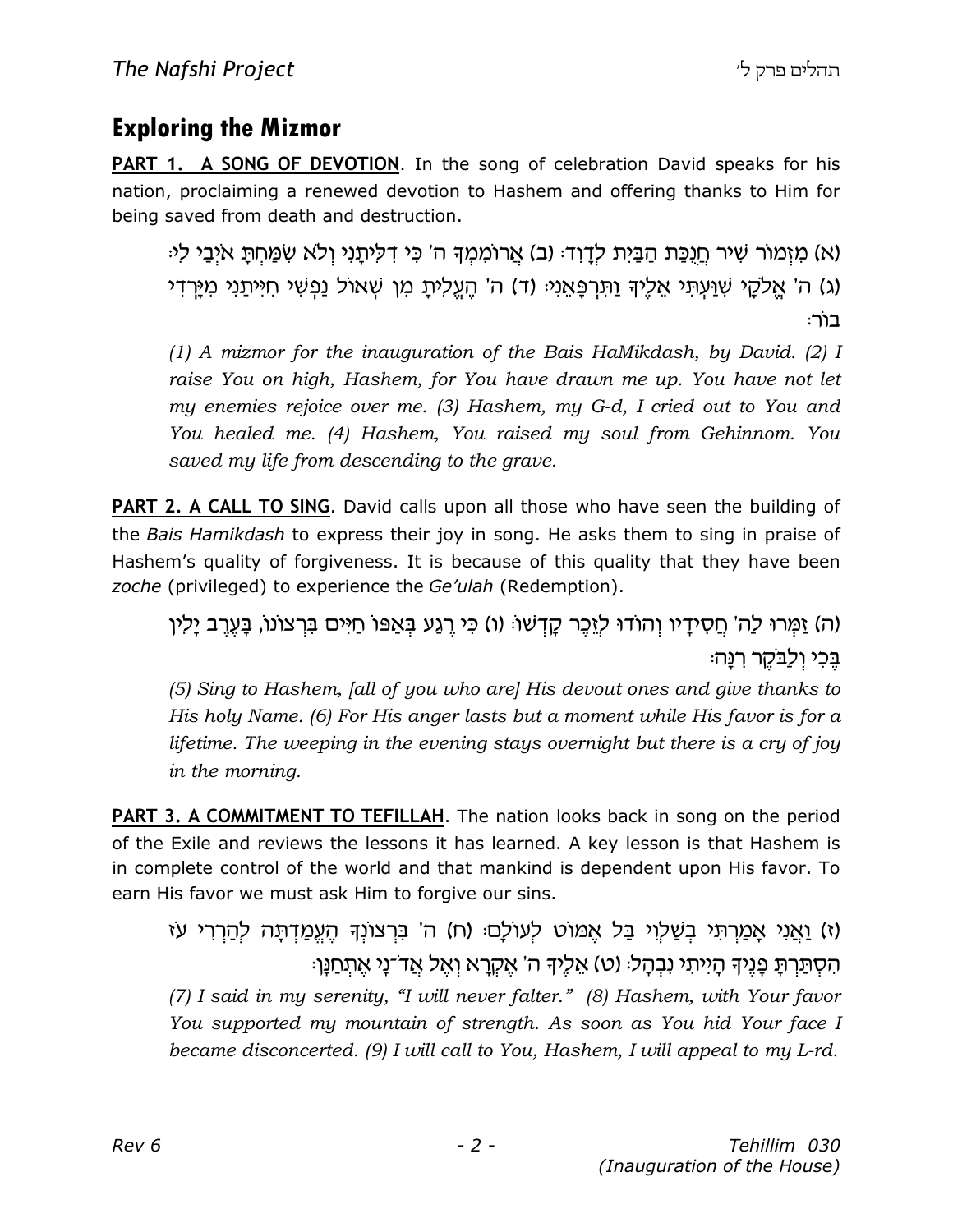**PART 4. A TEFILLAH RECALLED.** In its song the nation recollects the *tefillah* in which it asked Hashem's forgiveness.

(י) מַה בֶּצַע בְּדָמִי בְּרִדְתִּי אֶל שָׁחַת הֲיוֹדְדָּ עָפָר הֲיַגִּיד אֲמִתֶּדְּ: (יא) שְׁמַע ה' וְחָנֵּיִי ה' ּהֵיה עֹזֵר לִי

(10) What gain is there for my soul in my descent to the grave? Will the dust acknowledge You? Will it declare Your truth? (11) Hear, Hashem. Favor me, Hashem. Come to my aid.

**PART 5. A SONG OF JOY.** The nation joyfully thanks Hashem for accepting its tefillah and granting the Ge'ulah.

(יב) הַפַּכִתָּ מִסְפִּדִי לִמֲחוֹל לִי פִּתַּחִתָּ שַׂקִּי וַתְּאֲזֶרֵנִי שְׂמְחָהּ (יג) לִמֲעַן יִזַמֵּרִךְ כָבוֹד ולא ידם ה' אֱלקי לְעוֹלַם אוֹדֵךְ:

(12) You converted a lament for me into dancing for me. You have undone my sackcloth. You have girded me with gladness. (13) So that [my] soul might sing to You and not be stilled. Hashem, my G-d, I will forever thank You.

### Learning the Mizmor

PART 1. SONG OF DEVOTION.

### (א) מַזְמוֹר

### :שִׁיר <u>חֲנֻכּ</u>ת הַבַּיִת לְדָוד

This mizmor is a song – מְזְמוֹר שְׁיר to be performed at the inauguration of the future Bais Hamikdash — חֵנְכָּת הַבָּיִת. The mizmor was composed by David  $-117$ .

# (ב) אֲרוֹמ*ַמְ*ךָ ה' כי דליתני

Hashem, You have enabled me to proclaim Your power and majesty, which surpasses that of all living things. I am now able to raise You on high, Hashem — 'אֲרוֹמְמַךְ ה', for You have drawn me up – "מִי דְּלִיתֲנִי ה depths of oppression and despair.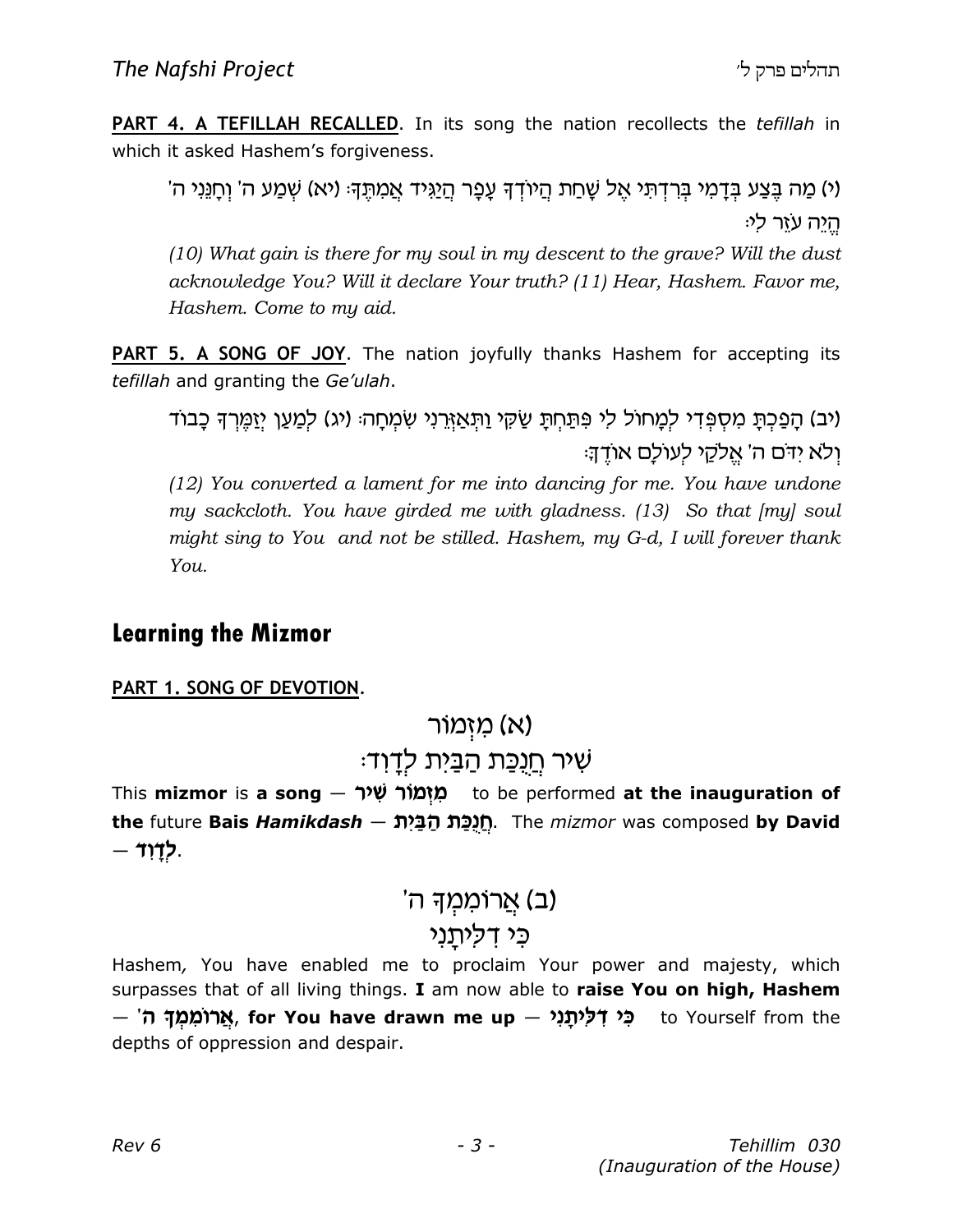# ולא שמחת איבי לי<sub>:</sub>

You have not let my enemies triumphantly rejoice over me  $-$  יָלְא שְׁמַחְתַּ אִיְבַי in their thinking that I would always remain subjugated to them.

# (ג) ה' אֵלקֵי שִׁנַּעִתִּי אֵלְיִךָ ֿוּתַרְפֵּאֲנָי

Hashem, my G-d - אֲלָקָל (ה' אֱלֹמֻל – Hashem, my G-d אָלֵיךְ because You have always been my sole yeshuah (salvation). You answered my tefillos and You healed me – וְתָרְפָּאֲנָי from the suffering of my troubled soul by forgiving my sins.

# (ד) ה' הֵעֵלִיתָ מִן שִׁאוֹל נַפְשִׁי <u>ּחִיּיִתְנִי מִיּרְדִי בוֹר</u>

Hashem, You raised  $-$  ה' הֵעֱלִית my anguished soul from the experience of Gehinnom on earth – מֵן שָׁאוֹל נַפְשָׁי. You saved my life from descending to the grave — תְיּוֹתֲנָי מְיַרְדָי בוֹר

#### PART 2. A CALL TO SING.

(ה) זַמְּרוּ לַה' חֵסְידָיו וְהוֹדוּ לְזֵכֵר קָדָשׁו<sub>ֹ</sub>

[David speaks to the nation:] Hashem's forgiveness towards those who show their devotion to Him is a cause for great joy. Therefore I call upon you who have seen His generosity and goodwill: Sing praises to Hashem, all His devout ones -וַמְרוּ לַה' חֵסְידָיו. Proclaim Hashem's greatness to all mankind and give thanks to His holy Name — יהודו ליבר קדשו. The essence of Hashem is far beyond human understanding. So when you tell of your gratitude to Him you can only do so by praising His Name, which describes how He is perceived by mankind.

### ו) כי רגע באפו

### חיים ברצונו

Even though the Exile seems to have endured for a long time, it is short in comparison to the Geulah (Redemption). For His anger lasts but a moment  $-$ וֹמַ כֵּי רַגְעַ בַּאֲפּוֹ while His favor is for a lifetime — תֵיּים of eternity.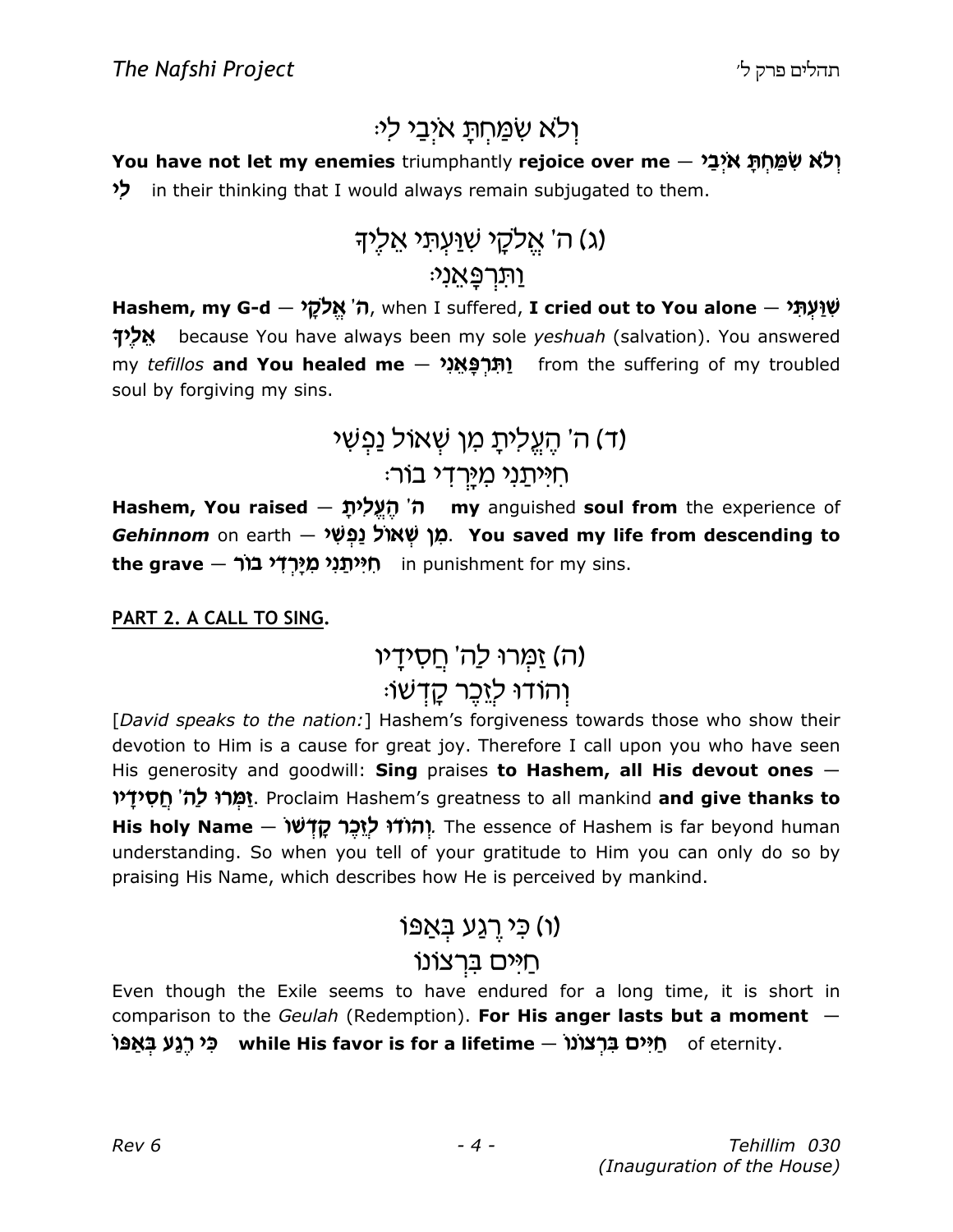# בַּעֲרֵב יָלִין בֵּכִי ולבקר רנַה<sup>:</sup>

As we have seen, there may be weeping in the evening, and the grief may even stay over for the night - בַּעֲרֶב יַלְין בֵּכָל, but it is a necessary preparation for the glorious **dawn,**  $-$  **יִלְבֹּקֶר which will be greeted by a cry of joy**  $-$  **!** 

#### PART 3. A COMMITMENT TO TEFILLAH.

# ואני אמרתי בשלוי) ּבַּל אֵמוֹט לִעוֹלַָם

[The nation declares in song:] Before the Exile began, life was good and I became self-confident. I forgot that all is in Hashem's hands, not my own, and so I said in my serenity – בַּל אֱמּוֹט לְעוֹלָם. "I will never falter" – מֵמַרְתְּי בְשָׁלְוֶי thought I would never let the yetzer hara lead me astray.

# (ח) ה' בּרצוֹנִד הַעֵמַדְתָה לְחַרְרִי עז

But Hashem, now I know that my good fortune was not my own doing. It was an exercise of Your favor – ה' בְּרָצוֹנְךָ when You supported my mountain of growing strength — הַעֱמַדָּתָּה לְהַרִרִי עֹז growing strength — יהוח growing strength worthy.

# הסִתַּרְתַּ כַּנֵיך הַייתי נבהַל

As soon as You hid Your face – הְסְתַּרְתָּ פְנֵיךָ from me, I became disconcerted — הַיִּיתְי נִבְהָל and my power was no more.

> ע) אַליִךְ ה' אֵקְרַא ואל אַד־נַי אַתְחַנֵּן<sup>ָ</sup>

Once I realized that my sins were the source of my troubles I resolved that I will call to You, Hashem – אֵלֵיךָ ה' אֱקְרָא, because I know that I am lost without Your forgiveness. Thus, I will appeal to Hashem – ואל אַדֿנַי אַתחַנַן even though I knew that I am unworthy.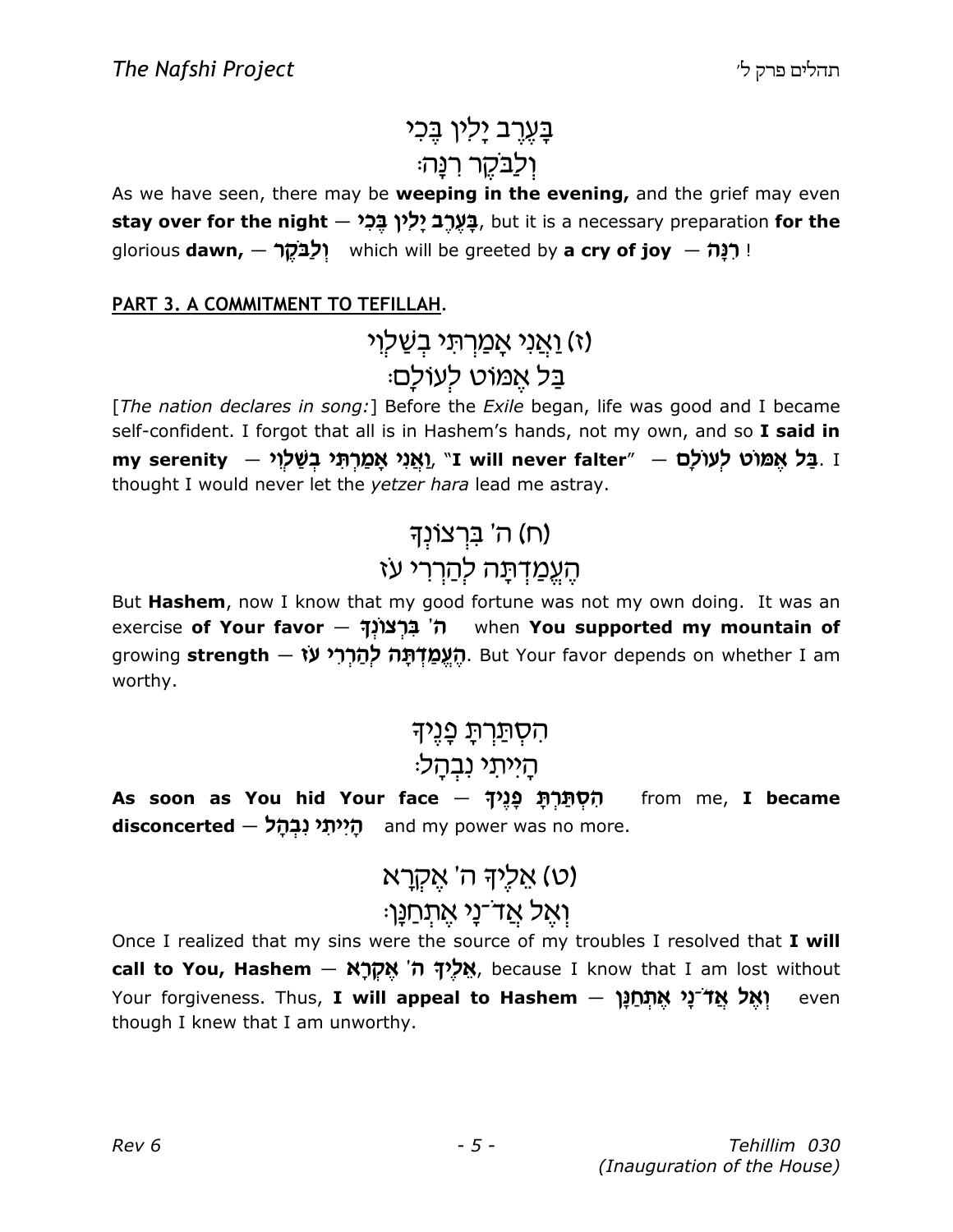#### PART 4. A TEFILLAH RECALLED.

# (י) מַה בֵּצַע ב*ִדַ*מִי ברדתי אל שַׁחַת

[The nation continues:] What gain is there for my living soul  $-$  מְה בֵּצַע בִדָּמִ if I am denied entry into the Next World. If so, why was I born? What was the purpose of my years on earth if they end with my descent to the grave  $-$  אֲרָדָתָ ? אל שחת

### ְהַיֹּוּדְךָ עֲפָר

#### ּהַיַגִּיד אֲמִתֵּךָ

Will the dust of the grave acknowledge You - הַ  $\frac{d}{dx}$  and aspire to emulate Your *middos* as I can? Will it declare Your truth  $-$  הַ<sup>2</sup> 3Nd and bring others to Your service as I can?

> (יא) שַׁמַע ה' וחנֵני ה' הֵיֵה עזֵר לִי

Hear me, Hashem, and recognize the sincerity of my teshuvah. Show Your favor to me Hashem – שְׁמַ*ע ה'* וְחֻנֵּנִי ה' and grant me years of life to correct my ways. **Come to my aid**  $\overrightarrow{y}$  **re carry out what I have committed to** do!

#### PART 5. A SONG OF JOY.

### (יב) הַפַּכְתָ מִסְפְּדִי למחול לי

[The nation concludes:] You have transformed what I saw as a tragedy into a reason for celebration. Through my suffering I came to realize that I could learn to be worthy of Your favor once again. Thus, You converted what seemed an assembly of lament for me  $-$  הַפְּכָתּ מֵסְפָּדֹי and my fate into a gathering of joyful dancing for me - לְמָחוֹל לִי

### פּתַחְתַּ שַׁקִי

### <u>ֿוַתְּאַזְרֵנִי שָׂמְחָ</u>ה

In so doing **You have undone my sackcloth – פְּתַּחִתָּ שַׂקָּי** of mourning **and** converted it into a precious garment. You have now girded me with gladness  $-$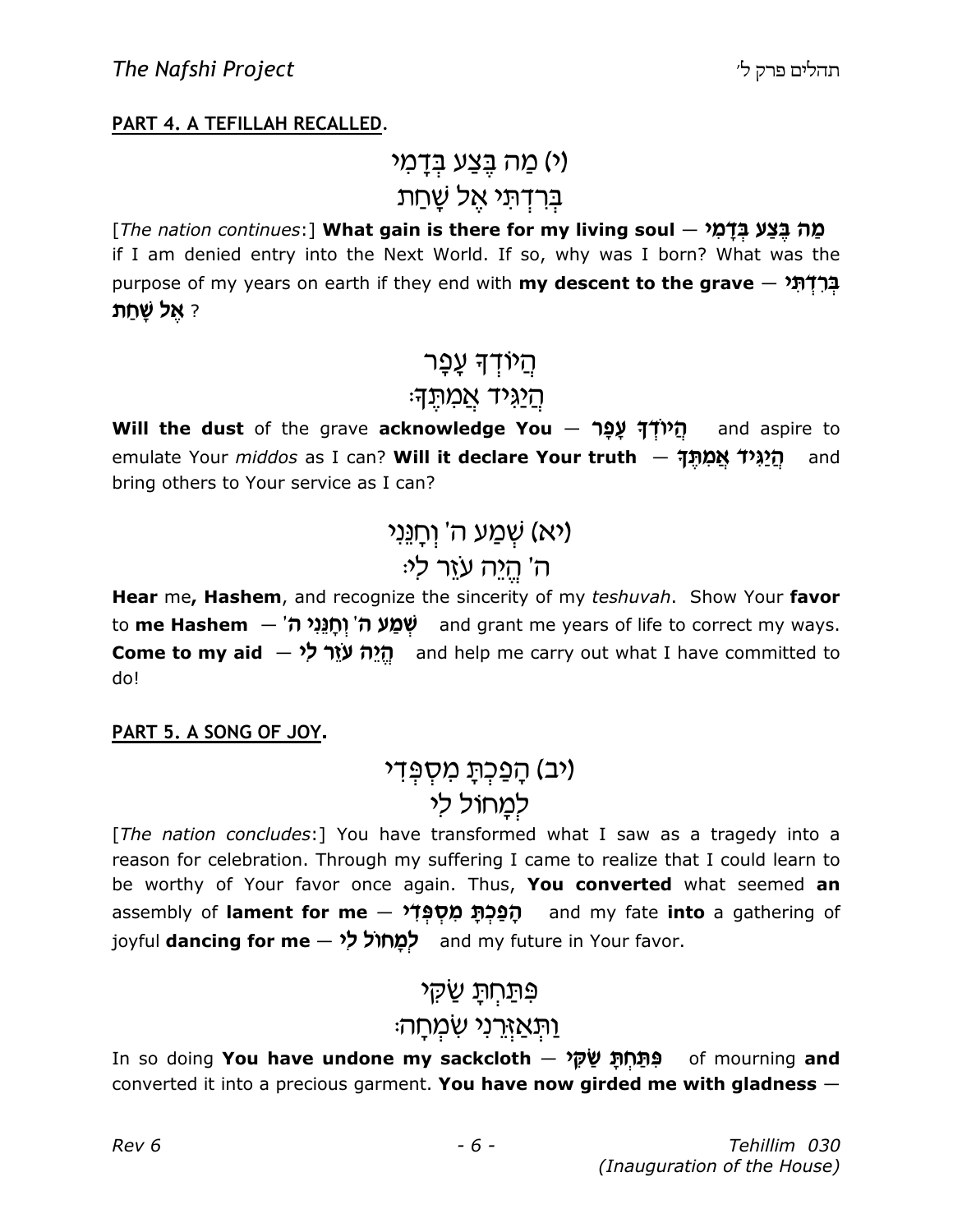ַ וַתְּאַיְרֵנִי שְׁמְחַה.

# ו*יג*) לִמַעַן יִזַמֵּרִךְ כָבוֹד) ולא ידם

You have done this so that my soul, which is eternal, might continue forever to sing to You  $-$  יִלֹא יִדּׁם and not be stilled  $-$  t לְמַעַן יִזַמֱרִךְ כָּבוֹ

# ה' אֵלקֵי לעולם אודה

And so, Hashem, my God – לעולם אוד; – And so, Hashem, my God – לאולם I will not be like those who forget their obligation of gratitude once they are comfortable in their new state.

### Living the Mizmor

Listed below are some of the lessons that you can draw from this mizmor, as well as some of the thoughts you might have in mind when you say the words of the mizmor as a tefillah, expressing your devotion to Hashem.

#### Lessons for Life - Your Attitude.

[30:1] EFFORT. – מַזְמוֹר שָׁיר חַנְכַּת הַבַּיִת לְדָוֹד (30:1 inauguration of the Bais HaMikdash, by David." Learn from David's example and do whatever you can to serve Hashem, even when you know you will not be able to see your project through to completion. It is your duty to put your efforts into doing what is right (hishtadlus), while recognizing that what ultimately happens depends on the will of Hashem.

 $[30:6]$  PAST AND FUTURE. – כִּי רַגֲע בְּאֲפּוֹ חֵיִּים בְרָצוֹנוֹ $F$ or His anger lasts but a moment while His favor is for a lifetime." When life seems to go against you and you find that you are experiencing the anger of Hashem, remember that His anger is short relative to the time of His good will toward you in the past. Also remember that His anger serves an important purpose. (1) It makes you appreciate how good it was to have His good will up to now. (2) It encourages you to prepare yourself for a restoration of His good will in the future.

[30:7] SELF-DELUSION. – יַאֲנִי אֲמַרְתָּי בְשַׁלְוִי בַּל אֶמּוֹט לְעוֹלַם [30:7] [30:7] serenity, 'I will never falter.'" When things go well for you, you may be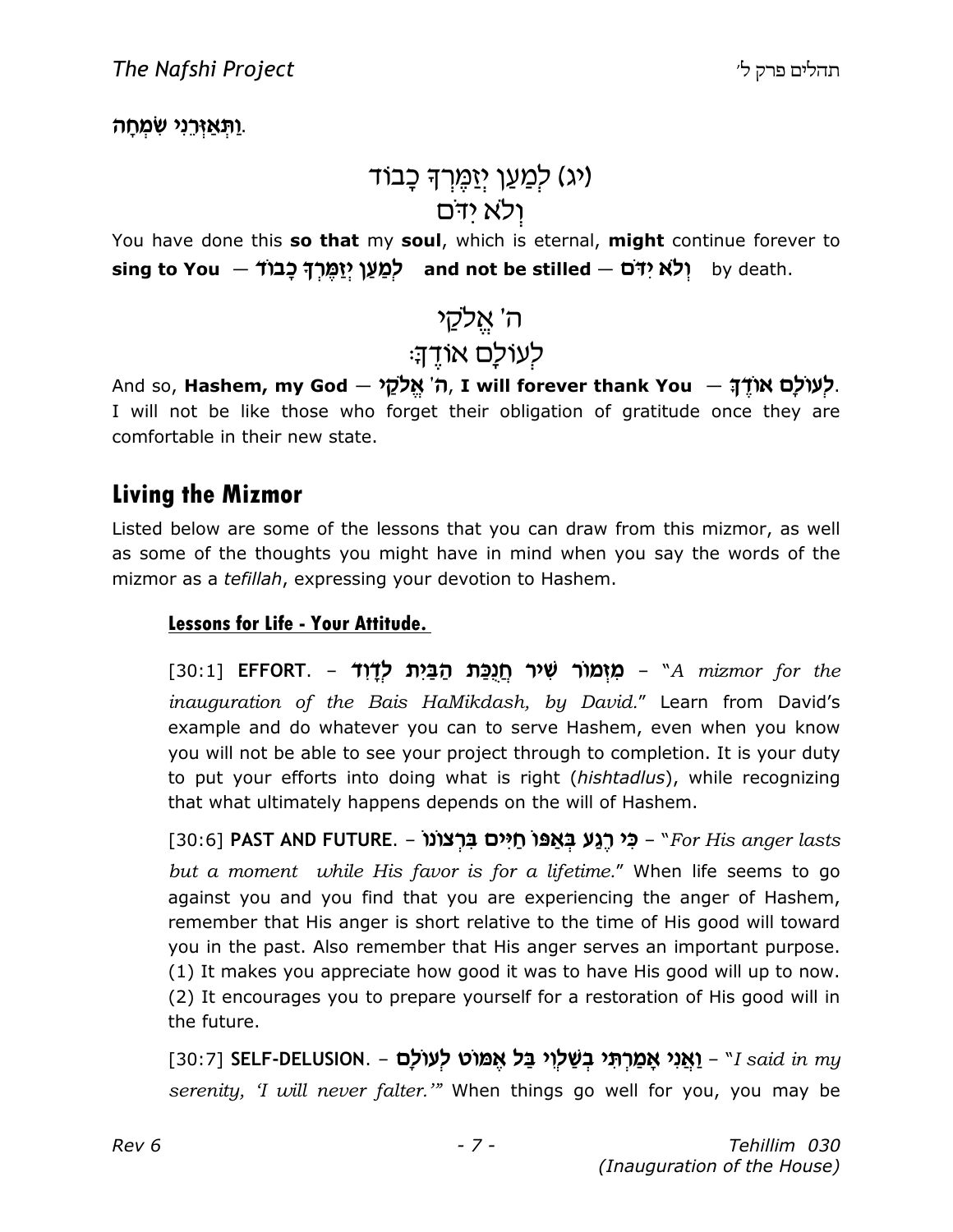grateful, but if that good fortune persists over a period of time, you will be tempted to believe it is your own doing or just good luck. This is a delusion. Then when things turn bad for you, you will realize that your "mountain of strength" that you thought could never falter, was actually granted by the favor of Hashem.

[30:8] – ה' בּרצונך העמדתה להררי עו - [30:8] [30:8] You supported my mountain of strength.."

[30:8] – הְסְתַּרְתַּ פְּנֵיךָ הָיִיתֵי נִבְהָל – [30:8] – ה became disconcerted." You became like a small child whose parents are hidden from him.

#### Tefillos for Life - Your Gratitude.

[30:2] A MEASURE OF THANKS. – אֲרוֹמְמִךְּ ה' כִּי דְלַיְתֵנִי – [30:2] A MEASURE OF THANKS. high, Hashem, for You have drawn me up." The greater the kindness that Hashem has shown to you, the greater is your duty to show gratitude to Him.

[30:2] TWOFOLD JOY. – יְלֹא שְׁמַחְתַּ אִיְבַי לִי – "You have not let my enemies rejoice over me. " Be grateful that the resha'im have not been given the opportunity to rejoice and that they have not been given the opportunity to enjoy the public weakening of respect for Hashem.

 $[30:3]$  PERSONAL THANKS. – ה' אֱלֹקֵי שׁוַעְתִּי אֲלֹיךָ וַתְּרְפַּאֲנִי – "Hashem, my G-d, I cried out to You alone and You healed me." In thanking Hashem, recognize your personal relationship to Him. You didn't just get healed; it was He who healed you.

[30:13] ETERNAL THANKS. – ה' אֱלֹקֵי לְעוֹלָם אוֹדֶךָ – "Hashem, my G-d, I will forever thank You." A major purpose of life is the opportunity to thank Hashem. Therefore you should never waste a minute of the time when you are able to fulfill this mission. By continuing to thank Him in this world you will merit the opportunity to continue doing so in the World to Come.

#### Tefillos for Life - Your Relationship with Hashem.

[30:5] **DEVOTION. – יָמְרוּ לַה' חֵסִידָיו** – "Sing to Hashem, [all of you who are] His devout ones." It is not enough to be devout. Your devotion should encompass a strong sense of love toward Hashem. Be one of "His" devout ones.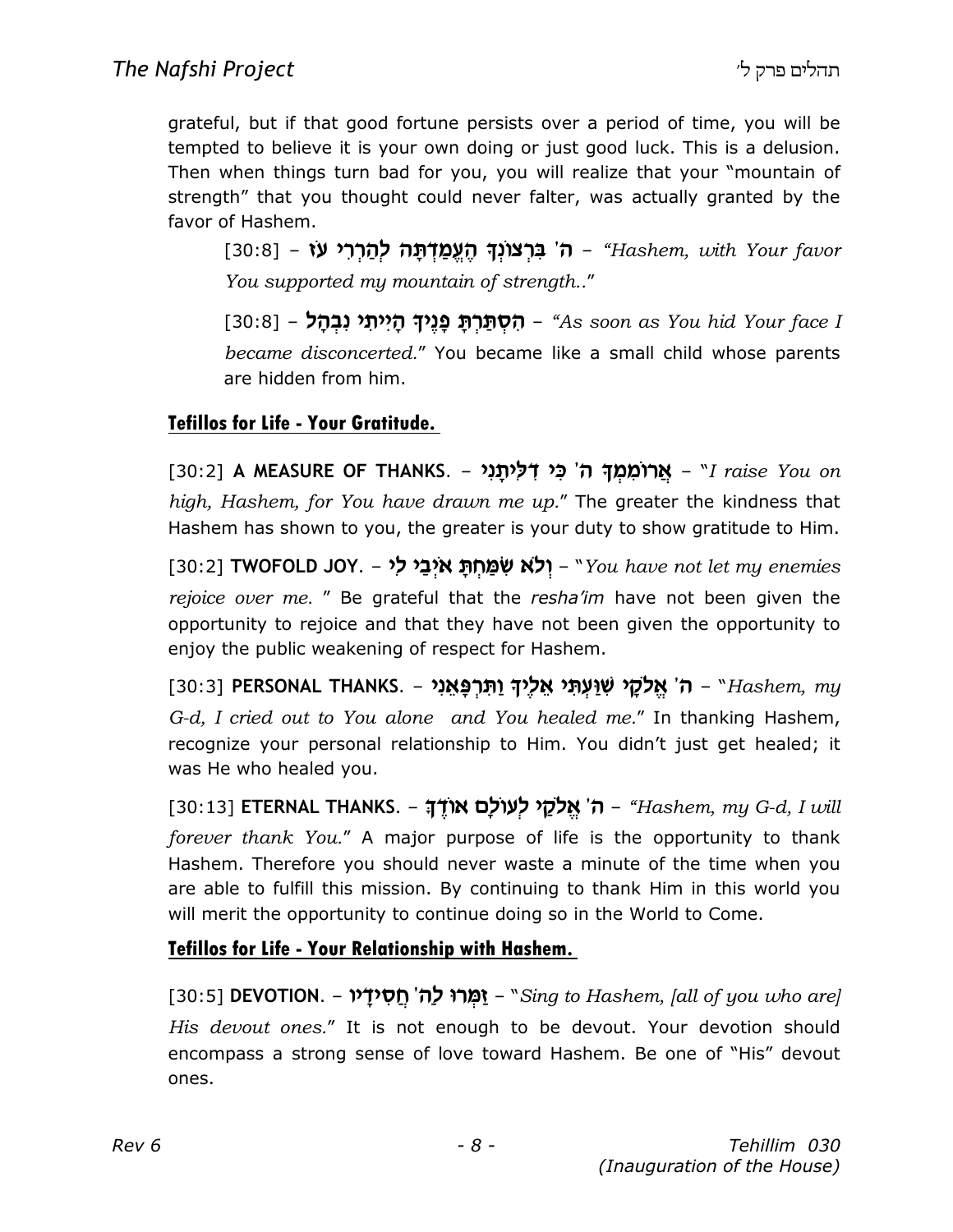[30:9] REACTION. – אֱלֵיךָ ה' אֱקְרָא וְאֵל אֲדֹ־נַי אֱתְחַנַּן – Nuill call to You, Hashem, I will appeal to my L-rd." When you experience any kind of distress, your reaction should be to turn to Hashem. Recognize that the purpose of such an event is to motivate you to call to Him.

[30:10] JUSTIFICATION. – מַה בִּצַע בִּדָּמִי בִּרְדְּתֵי אֵל שַׁחַת – "What gain is there for my soul in my descent to the grave?" The basis for any appeal that you make to Hashem should not be a self-serving benefit, but to be granted an opportunity to do His will and serve Him in this life.

[30:10] – הַיוֹדְדָ עָפָר הַיַגְיד אֲמְתִד – Sull the dust acknowledge You?] Will it declare Your truth?" Although the souls in the World to Come will have the opportunity of praising Hashem in a state of unending glory, this still cannot equal the value to Hashem of a person praising Him out of his own free will in this world.

#### Tehillos for Life - Public Acclaim.

[30:5] RESPONSE. – יהודו לוכר קדשו – "and give thanks to His holy Name." When you hear someone describe the miracles that Hashem has performed for him, you should respond by praising His Name.

#### Tefillos for Life - Your Anguish.

 $[30:6]$  PAST AND FUTURE. – בֵּעֱרֶב יַלְין בֵּכִי וְלַבּקֶר רְנַה – "The weeping in the evening stays overnight but there is a cry of joy in the morning." The anguish that you experience in difficult times prepares for the joy you will feel when Hashem smiles upon you again. This includes future times of simchah in this world as well as in the World to Come.

#### Tefillos for Life - Your Berachah.

[30:13] THE GIFT OF LIFE. - לְמַעַן יִזְמֵרִךְ כָבוֹד וְלֹא יִדֹּם "So that [my] soul might sing to You and not be stilled." The true bitterness of death is not being immersed in Torah and *mitzvos*.